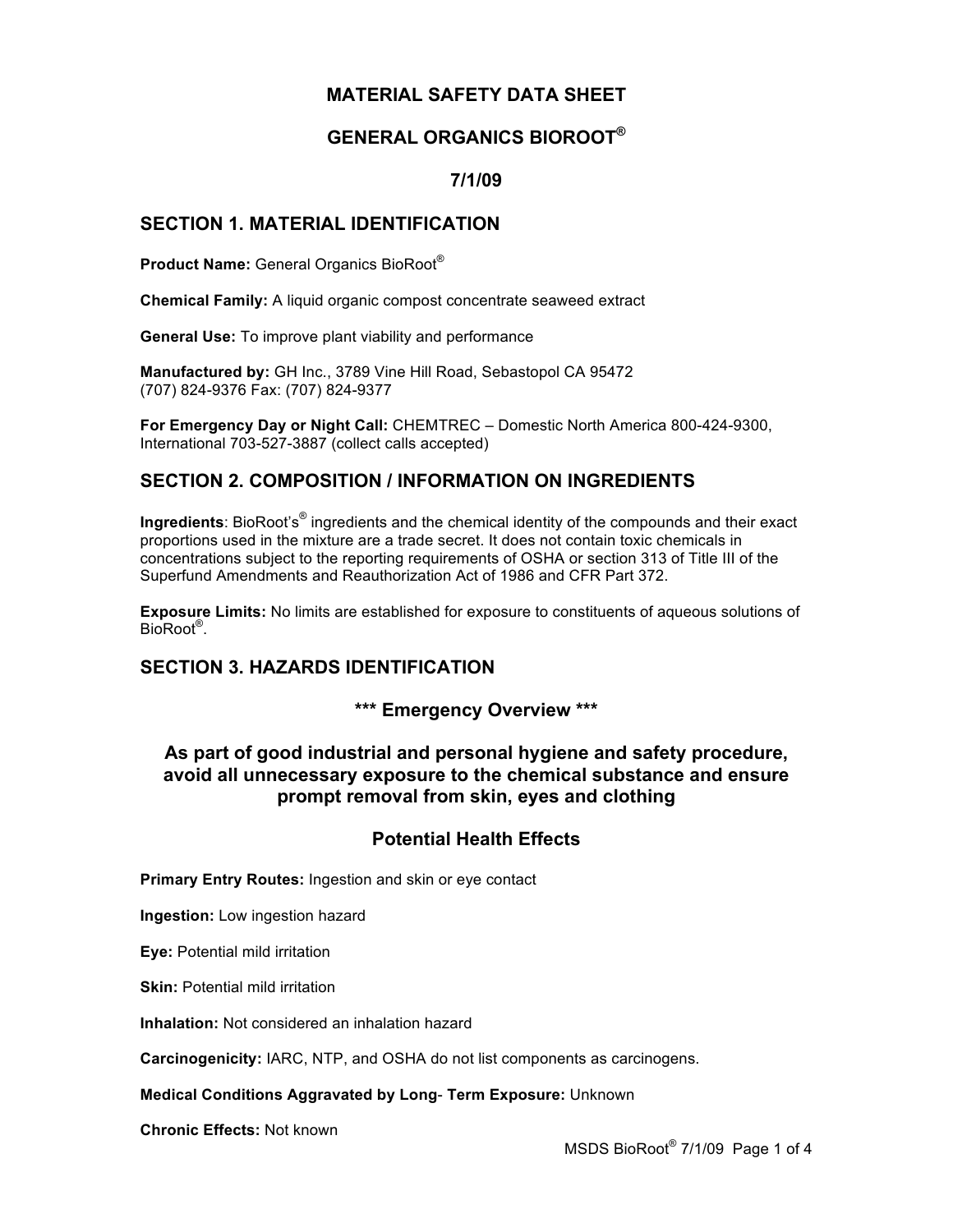## **SECTION 4. FIRST AID MEASURES**

**Inhalation:** Remove exposed person to fresh air and support breathing, if necessary. Consult a physician if respiratory distress continues.

**Ingestion:** If swallowed, give several glasses of water to drink to dilute product. Never give anything by mouth to an unconscious person. Induce vomiting as directed by medical personnel. Call a physician.

**Eye Contact:** Do not allow victim to rub or keep eyes tightly shut. Gently lift eyelids and flush immediately and continuously with flooding amounts of water for at least 15 minutes. Consult a physician or ophthalmologist if pain or irritation develops.

**Skin Contact:** Wash exposed area with mild soap and water. For reddened or blistered skin, consult a physician.

**After first aid:** Get appropriate community medical support.

### **SECTION 5. FIRE AND EXPLOSION DATA**

**Flammability Classification:** Not flammable

**Burning Rate**: Not combustible

**Extinguishing Media:** Use any means suitable for extinguishing surrounding fire.

**Fire Fighting Equipment:** Because fire may produce toxic thermal decomposition products, wear a self-contained breathing apparatus (SCBA) with a full-face piece.

### **SECTION 6. ACCIDENTAL RELEASE MEASURES**

**Spill/Leak Procedures:** Spills should be washed down with water, as all components are biodegradable.

**Regulatory Requirements:** None

### **SECTION 7. HANDLING AND STORAGE**

**Handling Precautions:** Avoid ingestion, skin contact, eye contact, and inhalation

**Storage Requirements:** Keep in tightly closed containers in a cool, dry, ventilated area.

**Regulatory Requirements:** Follow applicable OSHA regulations.

### **SECTION 8. EXPOSURE CONTROLS / PERSONAL PROTECTION**

**Ventilation:** Not required

**Administrative Controls:** Minimize direct contact with the product.

MSDS BioRoot® 7/1/09 Page 2 of 4 **Respiratory Protection:** If this product is used as directed, respiratory protection is not required. Seek professional advice prior to respirator selection and use. Follow OSHA respirator regulations (29 CFR 1910.134) and, if necessary, wear a MSHA/ NIOSH-approved respirator. If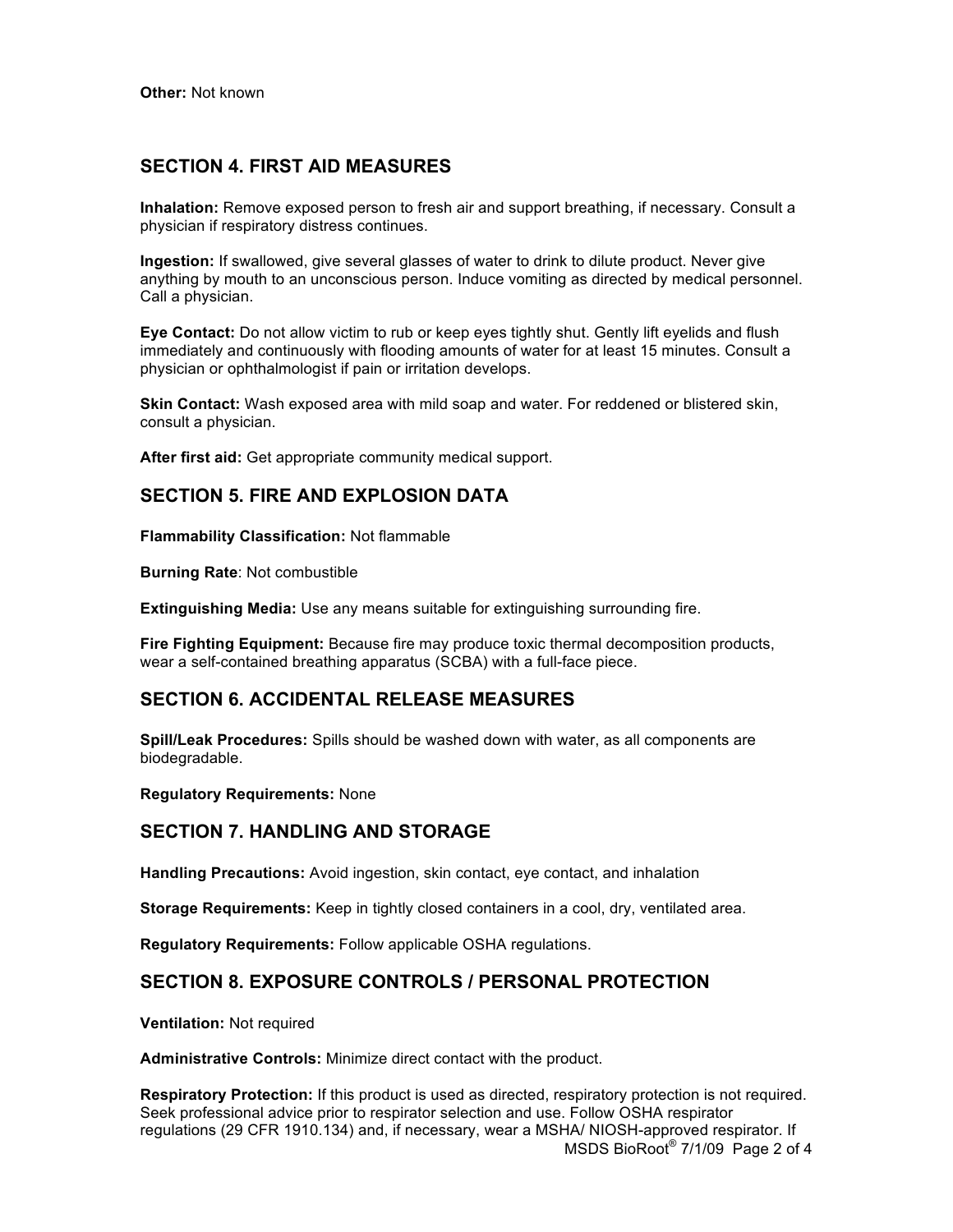respirators are used, OSHA requires a written respiratory protection program that includes, at least: medical certification, training, fit testing, periodic environmental monitoring, maintenance, inspection, cleaning, and convenient, sanitary storage areas.

**Eye Protection:** When handling protective eyewear or goggles should be worn per OSHA regulations (29 CFR 1910.134). Contact lenses pose a special hazard. Soft lenses may absorb irritants, and all contact lenses concentrate irritants. Particles may adhere to contact lenses and cause corneal damage.

**Protective Clothing:** Wear impervious protective clothing when the possibility of skin or clothing contamination may exist.

**Safety Stations:** Eye wash stations, quick drench showers, and washing facilities should be readily accessible to workers handling large quantities.

**Contaminated Equipment:** Remove this material from shoes and equipment. Launder contaminated clothing before wearing.

**Comments:** Never eat, drink, or smoke in work areas. Practice good personal hygiene after using this product, especially before eating drinking, smoking, using the toilet, or applying cosmetics.

# **SECTION 9. PHYSICAL AND CHEMICAL PROPERTIES**

**Physical State:** Aqueous solution

**Specific Gravity:** 1.04 ± .06

**Appearance and Odor:** Dark liquid with mild earthy odor

**pH:** 3.1 ± 0.5

**Odor Threshold Range:** Unknown

**Vapor Pressure:** Unknown

**Water Solubility:** Soluble

**Other Solubilities:** Unknown

**Boiling Point:** 100º C

**Freezing Point:** -1º C

**Viscosity:** Unknown

## **SECTION 10. STABILITY AND REACTIVITY**

**Stability:** Stable at room temperature in closed containers, under normal storage and handling conditions

**Polymerization:** Hazardous polymerization does not occur.

**Chemical Incompatibilities:** None known

**Conditions to Avoid:** Contact with incompatibles